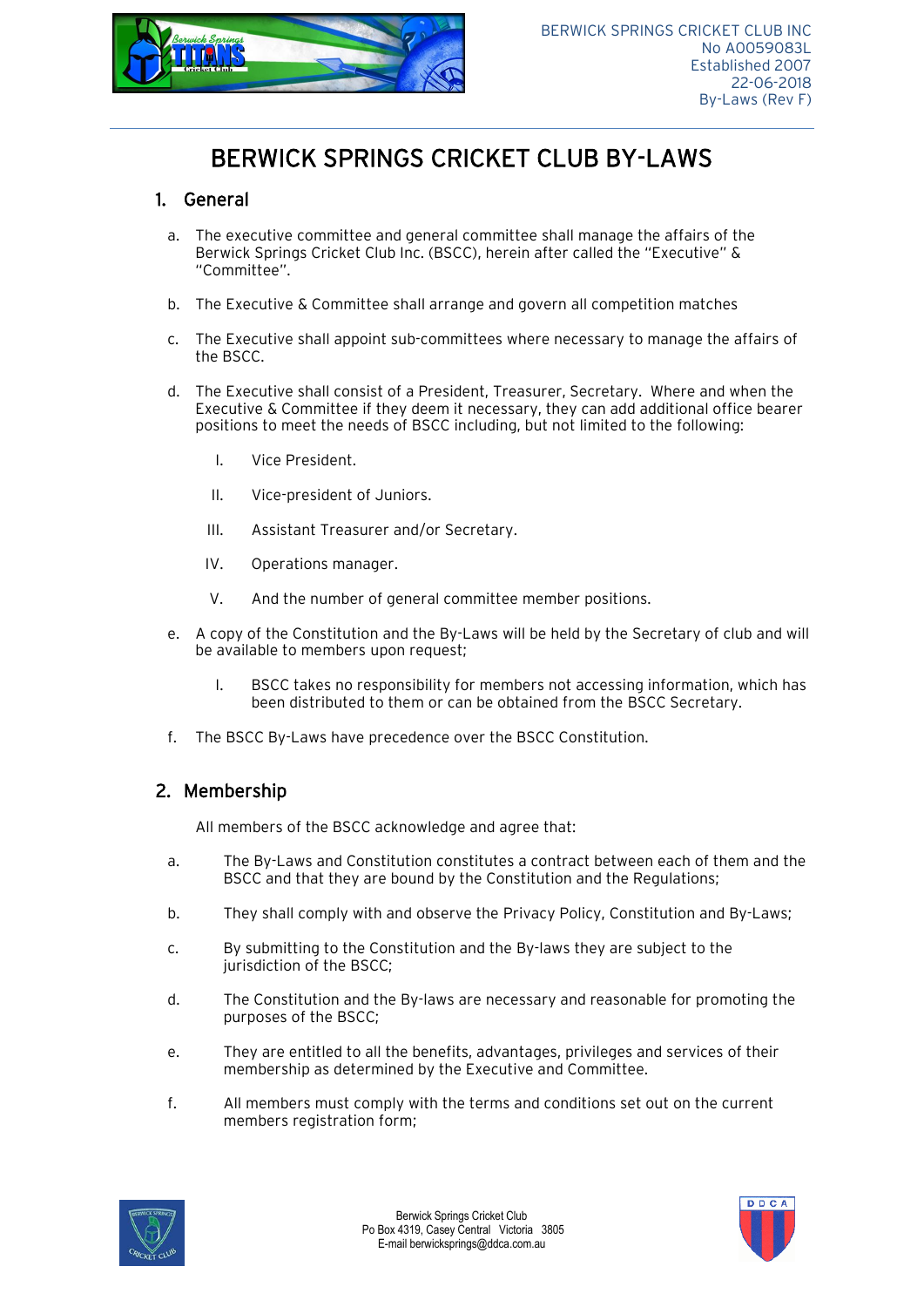

- I. The Committee will approve a membership registration within 60 days business after the last AGM: The registration form will include:
	- i. Membership Categories.
	- ii. Membership Fees including payment dates
	- iii. Contact details.
	- iv. Medical details.
	- v. Terms & Conditions.
- II. No new registration will be permitted if a member has outstanding monies; fees.
- III. All registrations must include a parent/guardian or adult player signature in accordance with the members registration form.
	- i. A signature of a parent/guardian is only required for members under the age of 15 years.
	- ii. The signature of a parent/guardian does not give the parent/guardian voting rights.
	- iii. The BSCC may receive fees for memberships, but the contract between both parties is not complete until the registration form signed and dated.
- g. The Berwick Springs Cricket Club Committee must approve all member registrations.
	- i. The committee may nominate members of the committee who have the authority to approve registration only.
	- ii. Any membership recommended for rejection must be approved by a twothirds majority of the whole committee;
		- a) The rejected member is to be notified in writing, but no reason is required for the rejection of the membership.
- h. The Berwick Springs Cricket Club may if necessary implement membership categories to suit the needs of the club. Including, but not limited to the following:

#### I. Playing Member:

A playing member participates in the playing activities of the club. They are entitled to hold any office and enjoy the privileges of the club.

#### II. General/Social member:

A person who is interested in promoting the club, but who do not wish to participate in the playing activities of the club. They are entitled to hold any office and enjoy the privileges of the club.

#### III. Casual Playing Member:

A Casual Playing member is a member who cannot participate in a whole season of the competition. They may only hold office bearing position and enjoy the privileges of the club if they comply with the conditions outline in Clause 2. (H). II & 2 (F). Hence, they need to be a General member as well.



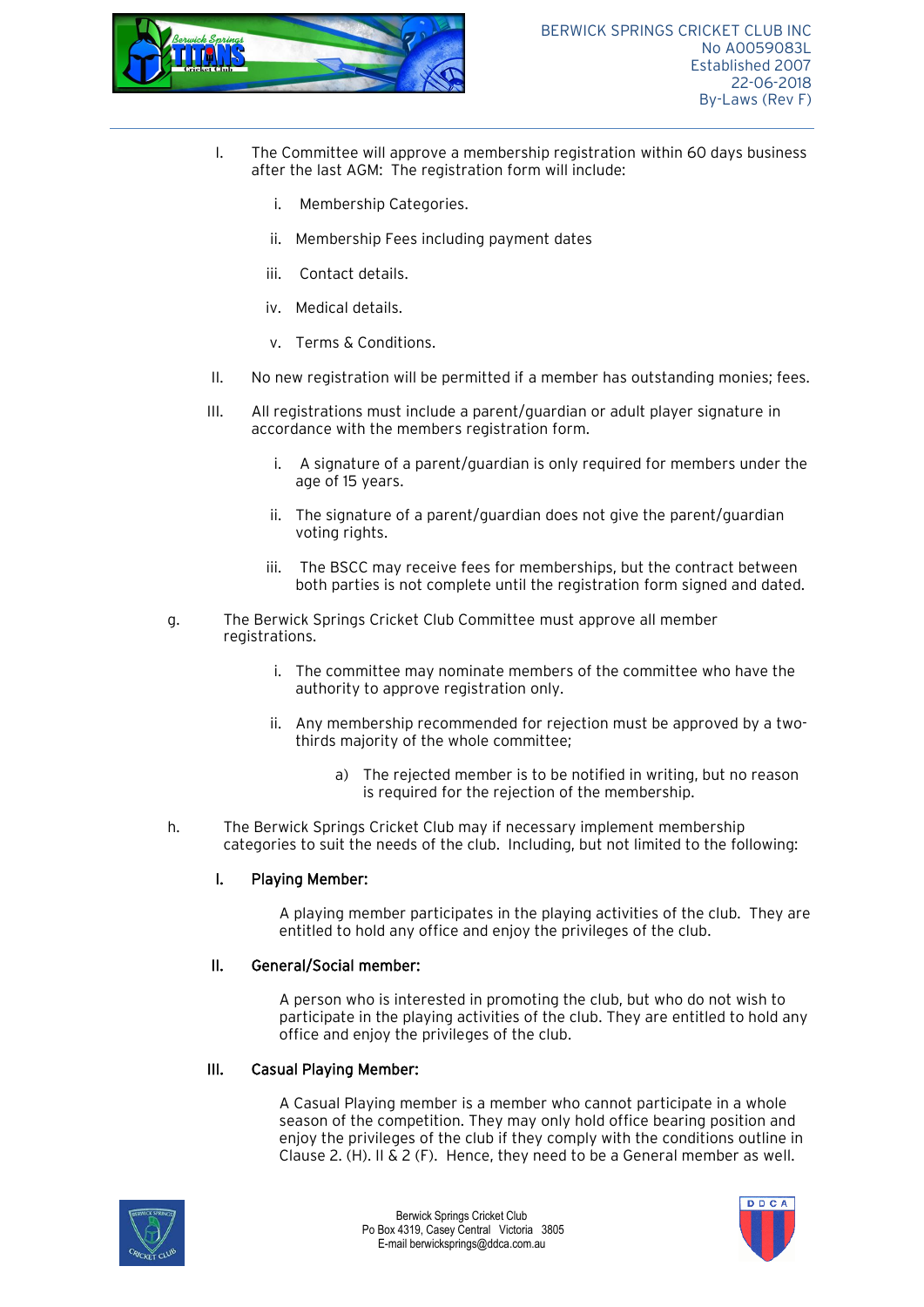

- i. Any person under the age of 15 years shall have no voting rights nor entitled to hold any office on the Berwick Springs Cricket Club committee.
- j. Annual General Meeting (AGM) and/or Special General Meeting (SGM) voting rights are limited under clause 2(i) and to those members who aren't fully paid members by the date nominated on the current registration form and/or at the end of the current home & away season.
- k. Notwithstanding Clause 2(j) any member with outstanding fees at the time of the AGM and/or SGM are unable to vote and/or hold any office on the Berwick Springs Cricket Club Committee.
- l. In accordance with the Constitution Clause 32 and By-Law Clause 2(i) only members that are fully paid up will be recognized as signatories.

#### 3. Playing Members

- a. All playing Members (PM) including Casual Playing Members (CPM) must be registered with both the relevant association and the BSCC prior to playing in a match.
- b. The BSCC committee will determine awards provided to members at the end of a season competition. The committee will provide a policy and/or standard that sets bench marks for the achievement of awards. This policy will be held by the secretary and will be available to members for review.
- c. All playing members must be a financial member by the date indicated on the current members registration form. A playing member will not be picked to play in competition matches if they are not a financial member at the date nominated on the registration form and/or haven't signed the registration form.
- d. Age groups for junior competitions will be taken from 31 August of the given year or in accordance with the relevant association in which the BSCC is competing. All junior players are to play within their age group for the given season, unless By-Law 3.f is applied.
- e. The BSCC committee can where required limit the number of players per junior team i.e. maximum of 12 players per team from U13, U15 & U17 grades.
- f. The BSCC committee can exercise the right to approve a junior player to play above his/her given age group. The committee does not have to provide a reason if the request is rejected.
- g. The Executive will select a Selection Chairperson to oversee the Senior competition selection process and/or sub-committee including, but limited to;
	- I. The BSCC Executive will approve the appointment of all coaches for competition teams.
		- i. All coaches have current Working with Children accreditation
		- ii. All Coaches must be willing to undertake approved coaching courses and accreditation if required.
		- iii. Assistant coaches and/or Team Managers must be (17) years old at the start of the given season.
	- II. The selection of team captains at all levels of competition



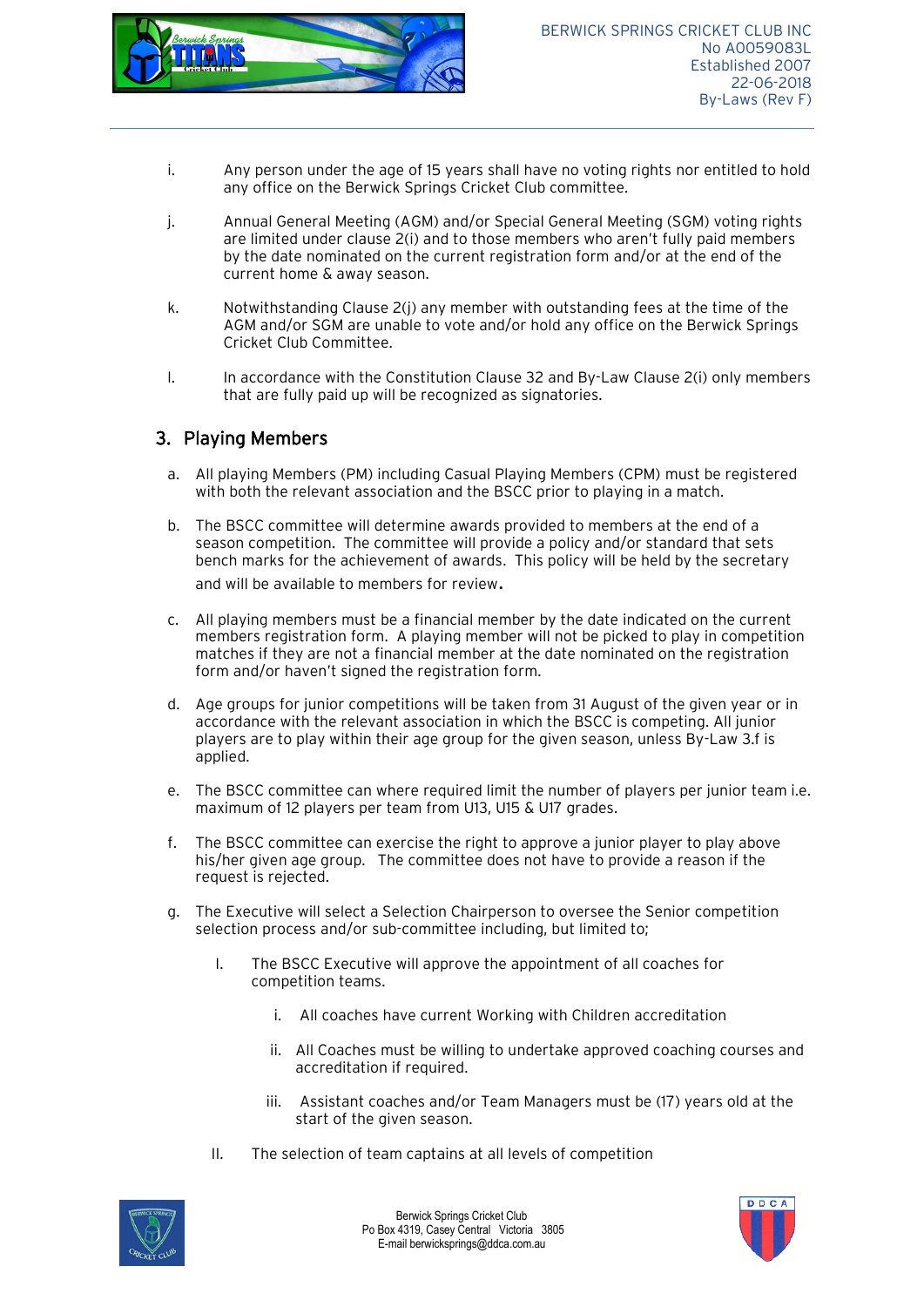

- h. The BSCC may grade teams in either senior or junior competition;
	- I. and all grading decisions are final without reason.
- i. The Executive retains the right to query any selection decision and make any required amendments to team lists to the benefit of the BSCC.
- j. The BSCC selection policy for senior playing members is available for review and held by the secretary of club.

#### 4. Uniforms

The committee shall choose the uniform and update at its discretion.

#### 5. Coaches

The BSCC Executive will appoint all coaches for competition teams.

#### 6. Life Members

- a. The BSCC shall have the power to elect a life member. Such membership shall be awarded to those who have rendered special service to the BSCC.
- b. Nominations must be made to the Secretary of the BSCC in writing prior to the  $31<sup>st</sup>$ January each year, giving a full outline of service and indicating at least ten years' service to the BSCC.
- c. The nomination shall be considered by a sub-committee, consisting of up to 4 members either Life Members or Executive members, appointed by the Committee
- d. The subcommittee shall recommend a nomination (No more than two per year), the Life Member shall be awarded at the Annual Senior Presentation Night or other suitable function.
- e. Life Members shall have the right to attend General Committee meetings, Special Meeting, Annual General Meetings, entering discussions and shall be entitled to a vote. They shall also have the right to attend Executive Meeting, entering discussions, but shall not have a vote.

#### 7. Codes of Behavior

- f. The BSCC will adopt Codes of Behavior as prescribed in the relevant association, Cricket Victoria and/or Cricket Australia.
- g. All matters will be dealt with in accordance with the Competition Regulations as provided relevant association, Cricket Victoria and/or Cricket Australia.

### 8. Special Circumstances/Provisions Clause

a. Where the By-Law and Constitution is silent and/or ambiguous, a decision can be made that ensures the integrity of the BSCC is maintained at all times by the Executive.



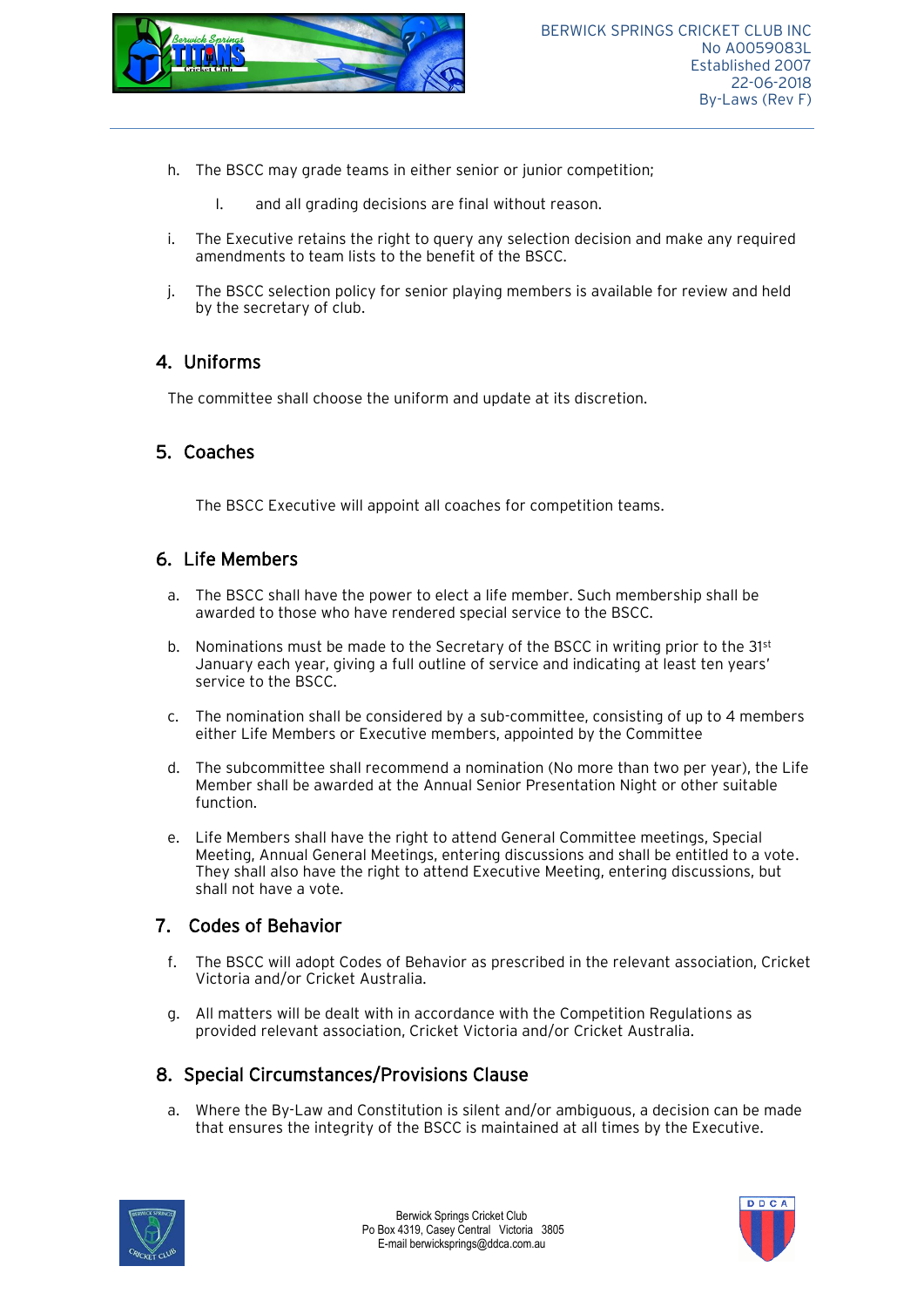

I. The committee may in using its reasonable discretion, in exceptional or extenuating circumstance, alter, vary or waive the requirements set out in this By-Law and Constitution relating to The Berwick Springs Cricket Club Inc.

## 9. Indemnity

a. Except where provided or provided by law and such cannot be excluded, The Berwick Springs Cricket Club and its respective directors, officers, members, servants or agents are absolved from all liability however arising from injury or damage, however caused, arising whilst participating as a member.

## 10.AGM

- a. All nominations for the executive are to be submitted to the current secretary by 6pm on the Monday prior to the advertised date of the forthcoming AGM.
- b. A nomination form will be made available to the members a minimum of 14 days prior to the next AGM. This club authorized form will only be accepted for nominations at the AGM.
- c. If no member has nominated for a vacant executive position, then nominations can be sought from members present at the AGM.
- d. If the quotas for general committee members are not reached from nominations, the committee can call for nomination from the members present at the AGM.

## 11. Other

- a. If any member of either the Executive or Committee is absent without apology from two consecutive meeting, he/she shall relinquish their position on the BSCC Executive or Committee. The position vacant on the Executive to be filled by a member of the Committee.
- b. No person, except members of the Committee, shall be entitled to be present at its meeting without the permission from or by invitation from the President of the BSCC.
- c. The BSCC Committee may at any time refer any controversy to a Special General Meeting of the BSCC or relevant Association.
- d. The BSCC Committee may implement policies to outline details standards and/or requirements of members i.e. Privacy Policy, Selection Policy. Trophy Policy.

### 12. Disciplinary Action

- a. The BSCC may take disciplinary action against a member in accordance with:
	- I. Division 2 Clause 19 Constitution;
	- II. Member Protection By-Law Cricket Victoria Part 3 Breaches and;
	- III. If the member has not complied with Member Protection By-Law Cricket Victoria Attachment E- Code of Behaviour – General Code of Behaviour, Administrator Code of Behaviour, Coach Code of Behaviour, Junior Player Code of Behaviour, Senior Player Coder of Behaviour, Umpire Code of Behaviour, Parent/Guardian Code of Behaviour & Spectator Code of Behaviour.